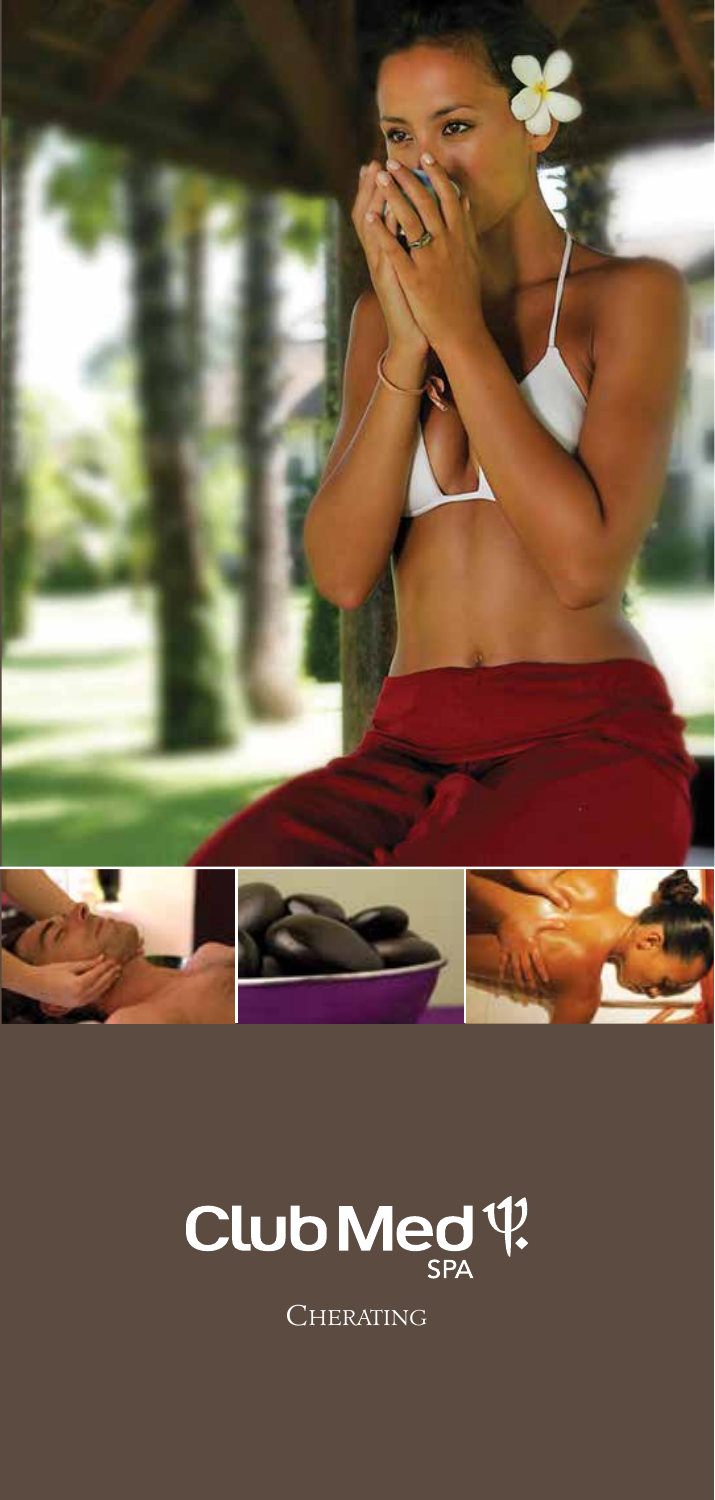# Packages of Club Med Spa

Pure Indulgence 2 hrs 30 mins RM815 An exotic, luxurious and unforgettable celebration of indulgence. Aromatherapy Floral Footbath ~ Lavender Body Wash ~ Choice of Traditional Body Scrub ~ Aromatherapy Floral Bath ~ Balinese Massage ~ Choice of Refresher Facial or Foot Massage.

Frangipani Body Glow 2 hrs RM695 Entire your body to an exfoliation with a difference. Warmed oils drizzled over your body ~ sumptuous Elemis Exotic Lime & Ginger Salt Glow massaged into the skin to slough away dryness  $\sim$  shower  $\sim$  embalm the body with Elemis Exotic Frangipani Monoi Oil  $\sim$ receive a relaxing scalp massage and a mini facial whilst wrapped in the fragant cocoon ~ Balinese Massage.

Harmony 2 hrs RM660 A delightful package that will leave you looking refreshed and radiant. Aromatherapy Floral Footbath ~ Lavender Body Wash Choice of Traditional Body Scrub ~ Aromatherapy Floral Bath ~ Balinese Massage or Pure Nature Facial.

Spa Discovery 1 hr 20 mins RM450 Age-old tradition combines with the finest European skincare for a deliciously relaxing experience. Balinese Massage ~ Elemis Taster Facial.

Spa Sampler 1 hr 20 mins RM440 Experience the pleasure of relaxation with this combination of Balinese Massage and your choice of Refresher Facial or Foot Massage.

Heaven and Earth 1 hr RM269 A cleansing and refreshing facial followed by a foot massage to pamper you from head to toe.

# Elemis Face

### Elemis Pro-Collagen 1 hr 15 mins RM545 Quartz Lift Facial

# *Anti-wrinkle facial with proven results.*

Clinically proven to reduce the number of wrinkles by up to 94% and improve skin firmness by up to 57% after just 1 treatment\*. Specialised lifting massage, combined with proven marine extract, Padina Pavonica, helps re-energise cell communication and rejuvenate skin.

# Brightening Facial

*Illuminates and brightens for a naturally more even complexion.*

This highly effective white brightening facial visibly illuminates the complexion to leave it naturally more even and translucently clear. Precision, feather-light movements delicately layer proven brightening actives on the skin to encourage the breakdown and washing-out of melanin, whilst reducing the visible dullness that develops over time. This targeted treatment responds to individual skin needs, helping to reduce age spots, discolouration, and dull skin tone and texture on the face, neck, décolleté, arms and hands. Leaves the complexion illuminated, more even and beautifully white bright.

| Elemis Skin IQ+ | 1 <sub>hr</sub> 15 <sub>mins</sub> | RM525 |
|-----------------|------------------------------------|-------|
| Facial for Men  |                                    |       |

### *Anti-ageing booster for tired, stressed and dehydrated skin.*

The ultimate skin overhaul for maximum anti-ageing results. Charged with clinically proven Time Defence Wrinkle Delay and Eye Reviver, this treatment is tailored to help combat the effects of a hectic lifestyle and environmental stressors.

| Elemis Skin Specific Facial          | 1 <sub>hr</sub> | RM375 |
|--------------------------------------|-----------------|-------|
| The perfect skin maintenance facial. |                 |       |

Customised to your skin type, this facial combines skin conditioning plant actives, a prescribed mask and unique eastern facial massage techniques. Your face is deeply cleansed to help renew radiance, nourish and balance skin.

*\*Independent clinical trials*

# Elemis Body

| Elemis Exotic Frangipani | 45 mins | <b>RM315</b> |
|--------------------------|---------|--------------|
| Body Nourish Wrap        |         |              |

## *Deeply nourishing aromatic treat.*

Aromatic Tahitian Coconut and Frangipani flowers are soaked together to produce monoi, which is poured all over your body and then cocooned in a nourishing foil wrap. Skin is drenched with moisture for immediate softness, suppleness and radiance.

| Elemis Exotic Lime &           | 45 mins | RM315 |
|--------------------------------|---------|-------|
| <b>Ginger Salt Glow</b><br>___ |         |       |

*Invigorating deep cleanse.* 

Feel your senses lifted and your body invigorated by the sublime Exotic Lime and Ginger Salt Glow infused with skin enriching Japanese Camellia Oil Blend. After light body brushing, warm oil is drizzled luxuriously over the body. Skin is deeply cleansed, leaving it silky-smooth and glowing.

*All prices are quoted in Ringgit Malaysia and inclusive of applicable Goods and Services Tax. Rates are subject to change without notice.*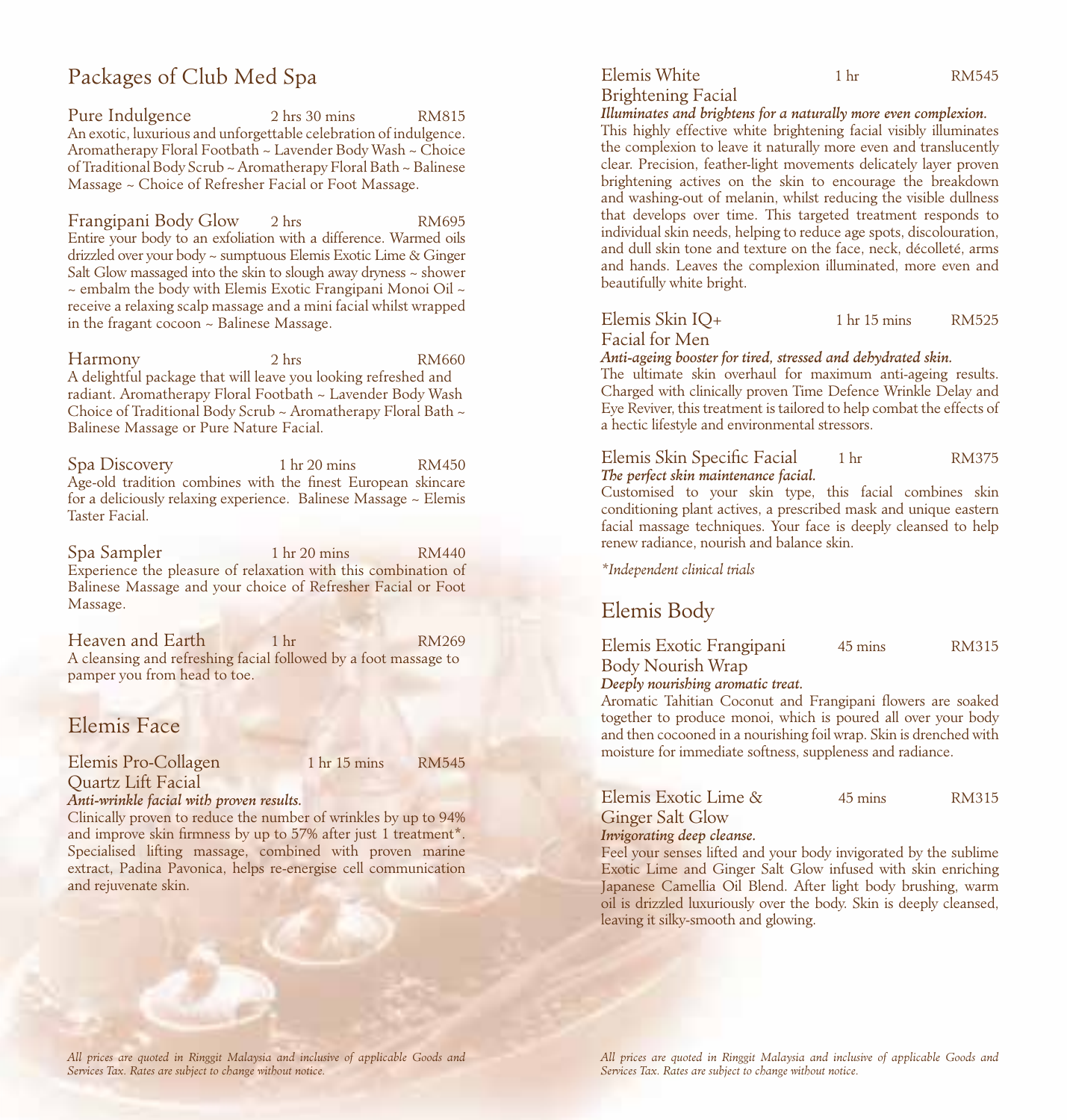# Face of Club Med Spa

Pure Nature Facial 50 mins RM320 Club Med Spa's signature facial is rich in enzymes that can peel away dead skin, antioxidant vitamins to protect and treat the cells from environmental (and self-induced!) pollutants and natural oils for deep nourishment. We use only natural ingredients with no harmful preservatives or additives. There are three options for different skin types, relying on nature's life-force to restore the equilibrium and deliver a vitamin and mineral burst to your skin.

Preserve - a cleansing and rejuvenating facial for normal skin. Renew - a fruit acid facial for treating environmentally damaged skin.

Enrich - a nourishing facial for dry or mature skin.

# Body of Club Med Spa

| Four Hands Massage                                              | 1 <sub>hr</sub> 20 <sub> mins</sub> | RM665 |
|-----------------------------------------------------------------|-------------------------------------|-------|
|                                                                 | $50 \text{ mins}$                   | RM445 |
| Not to be missed, never to be forgotten. Our signature massage, |                                     |       |

performed by two therapists working together, is a unique blend of five different massage styles – Shiatsu, Thai, Hawaiian Lomi Lomi, Swedish and Balinese. The synchronisation of the two therapists makes this massage a sublime experience.

| Warm Stone Massage                                                                                                                                                                                                                            | 1 <sub>hr</sub> 20 <sub> mins</sub> | <b>RM500</b> |
|-----------------------------------------------------------------------------------------------------------------------------------------------------------------------------------------------------------------------------------------------|-------------------------------------|--------------|
|                                                                                                                                                                                                                                               | $50 \text{ mins}$                   | RM360        |
| The healing power of touch combines with the energy of the<br>$\mathbf{d} = \mathbf{r}$ and $\mathbf{d} = \mathbf{r}$ and $\mathbf{d} = \mathbf{r}$ and $\mathbf{r} = \mathbf{r}$ and $\mathbf{r} = \mathbf{r}$ and $\mathbf{r} = \mathbf{r}$ |                                     |              |

earth in this relaxing, muscle melting massage. Smooth, warmed rocks glide across your body in long, flowing strokes. The heat helps to relax the muscles and has a soothing effect on your emotions. Simultaneously, rocks are placed on the body's various energy points to encourage the body's healing potential.

| Balinese Massage | 1 <sub>hr</sub> 20 mins | RM465 |
|------------------|-------------------------|-------|
|                  | $50 \text{ mins}$       | RM320 |
|                  |                         |       |

Our most relaxing massage, harnessing the therapeutic properties of 100% pure essential oils. Used for centuries to renew, strengthen and heal both body and mind, this traditional therapy combines stretching, long strokes, skin rolling and palm and thumb pressure techniques to relieve tension, improve blood flow, ease stress and calm the mind. It can also help to improve the circulatory, lymphatic, muscular and nervous systems. For jetlag recovery, choose our Tranquility massage oil blend.

| Muscle Ease Massage | 1 <sub>hr</sub> 20 mins | RM465        |
|---------------------|-------------------------|--------------|
|                     | $50 \text{ mins}$       | <b>RM320</b> |
| $r = 1$             |                         |              |

This deep tissue sports massage is an effective way to assist with muscle relaxation. It is designed to increase flexibility, relieve muscle tightness and improve circulation and recovery time.

Fancy Foot-work 50 mins RM310 The most blissful ride your feet will ever take you on. It's like reflexology without the 'ouch'. Based on the same therapeutic principles of its ancient ancestor, this foot massage will help to release toxins and restore your body's energy flow. And it feels like bliss at its celestial best.

# More of Club Med Spa

| Spa Pedicure    | 1 <sup>hr</sup> 15 mins | <b>RM150</b> |
|-----------------|-------------------------|--------------|
| French Manicure | 1 <sup>hr</sup> 15 mins | <b>RM150</b> |
| Spa Manicure    | 1 <sub>hr</sub>         | <b>RM150</b> |
|                 |                         |              |

These deluxe treatments include an aromatherapy hand or foot soak, traditional nail care, cuticle stimulation, nail polish and a wonderfully relaxing hand and arm or lower leg massage. The Spa Pedicure also includes a rejuvenating foot mask.

### Gift Certificate

Gift certificate purchase is available for all spa treatments or at a value amount. Please contact our Spa Reception for further details.

## Homecare & Gifts

Luxury skin and body care products along with beautiful gifts are available at our spa boutique